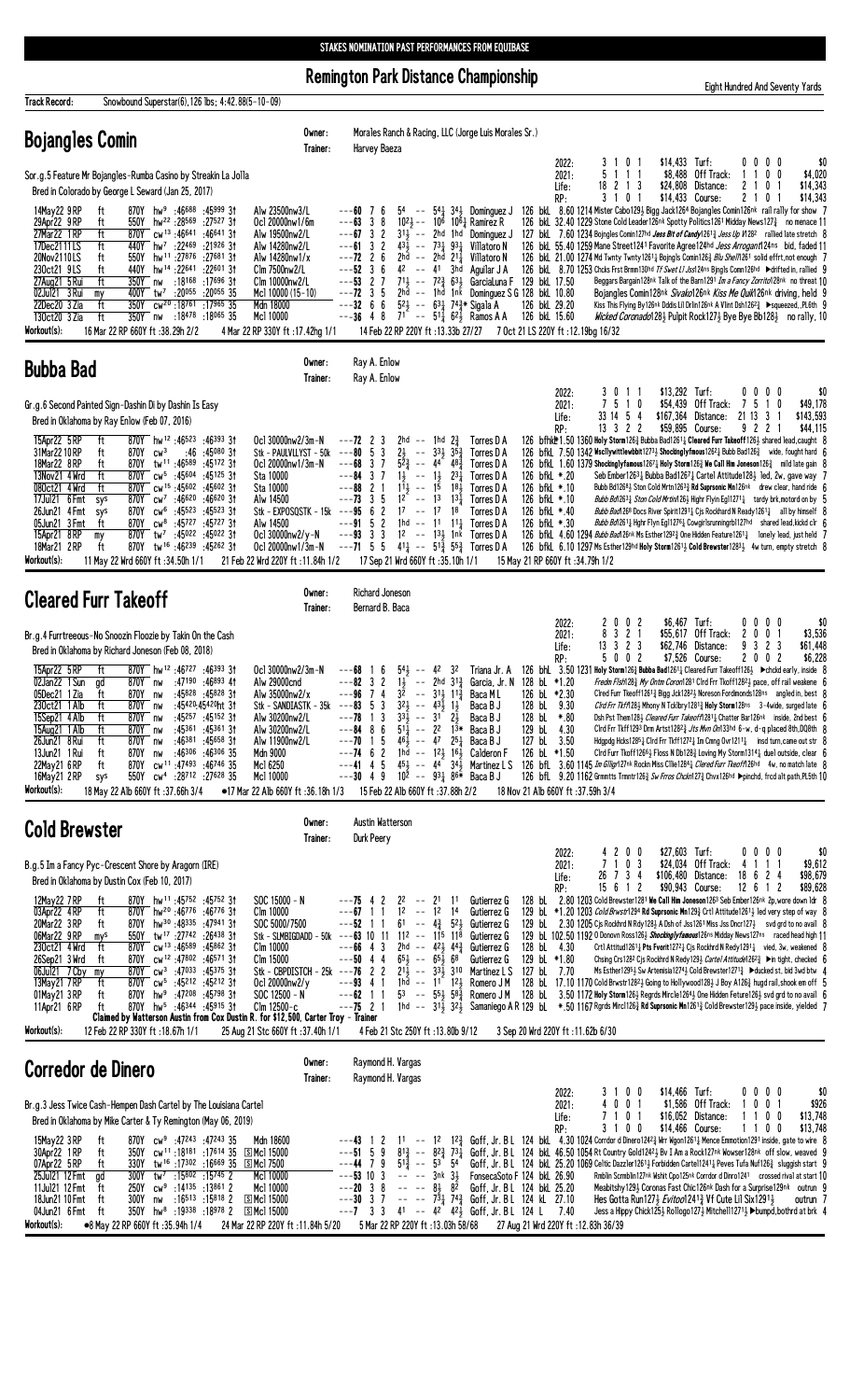| <b>Everlong</b>                                                                                                                                                                                                                                                                                                                                                                                                                                                                                                                                                                                                                                                                                                                                                                                                                                      | Owner:<br>Trainer:                                                                                                                                                                                                                                                                                                 | Zynda Racing (Thomas Zynda)<br>Eddie D. Willis                                                                                                                                                                                                                                                                                                                                                                  |                                                                                                                                                                                                                                                                                                                                                                                |                                                                                                                                                                                      |                                                                                                                                                                                                                                                                                                                                                                                                                                                                                                                                                                                                                                                                                                                                                                                                                                                                                                                                                                                 |                                                                                                                                                                                                                                                                                        |         |                                                                                                                                                                                                                                                                                                                                                                                                                                                                                                                                                                                                                                                                                                                                                              |              |                                                                     |                                          |
|------------------------------------------------------------------------------------------------------------------------------------------------------------------------------------------------------------------------------------------------------------------------------------------------------------------------------------------------------------------------------------------------------------------------------------------------------------------------------------------------------------------------------------------------------------------------------------------------------------------------------------------------------------------------------------------------------------------------------------------------------------------------------------------------------------------------------------------------------|--------------------------------------------------------------------------------------------------------------------------------------------------------------------------------------------------------------------------------------------------------------------------------------------------------------------|-----------------------------------------------------------------------------------------------------------------------------------------------------------------------------------------------------------------------------------------------------------------------------------------------------------------------------------------------------------------------------------------------------------------|--------------------------------------------------------------------------------------------------------------------------------------------------------------------------------------------------------------------------------------------------------------------------------------------------------------------------------------------------------------------------------|--------------------------------------------------------------------------------------------------------------------------------------------------------------------------------------|---------------------------------------------------------------------------------------------------------------------------------------------------------------------------------------------------------------------------------------------------------------------------------------------------------------------------------------------------------------------------------------------------------------------------------------------------------------------------------------------------------------------------------------------------------------------------------------------------------------------------------------------------------------------------------------------------------------------------------------------------------------------------------------------------------------------------------------------------------------------------------------------------------------------------------------------------------------------------------|----------------------------------------------------------------------------------------------------------------------------------------------------------------------------------------------------------------------------------------------------------------------------------------|---------|--------------------------------------------------------------------------------------------------------------------------------------------------------------------------------------------------------------------------------------------------------------------------------------------------------------------------------------------------------------------------------------------------------------------------------------------------------------------------------------------------------------------------------------------------------------------------------------------------------------------------------------------------------------------------------------------------------------------------------------------------------------|--------------|---------------------------------------------------------------------|------------------------------------------|
| Sor.g.4 Apollitical Jess-Foo Who by Foose<br>Bred in Oklahoma by Zynda Racing (Jan 31, 2018)<br>07May22 2RP<br>400Y hw <sup>12</sup> :19991:19877 31<br>ft<br>31Mar22 1 RP<br>ft<br>870Y tw <sup>10</sup> :47962:4725431<br>06Mar22 9RP<br>tw <sup>17</sup> :26 <sup>733</sup><br>:26438 31<br>550Y<br>mys<br>:19747 :19658 3<br>19Dec2110LA<br>400Y<br>ft<br>nw<br>400Y<br>:19815<br>:19429 3<br>28Nov2110LA<br>ft<br>nw<br>06Nov2110LA<br>:20039<br>:19767 3<br>ft<br>400Y<br>nw<br>$\sqrt{C}$ cw <sup>2</sup> :16707 :16707 31<br>28Aug21 5 Rui<br>ft<br>330Y<br>09May21 9RP<br>400Y<br>tw <sup>13</sup> :19937:19909 3t<br>ft<br>17Apr21 10 RP<br>ft<br>400Y<br>tw <sup>5</sup> :19891 :19625 3<br>hw <sup>9</sup> :19985 :19761 3<br>ft<br>400Y<br>01Apr21 9RP<br>Workout(s):<br>•11 Feb 22 RP 660Y ft:36.89h 1/3                               | Alw 26500nw1/y<br>Alw 21000nw3/L<br>Stk - SLMBIGDADD - 50k $--$ -95 4<br>Dby 150600<br>Dtr 8000<br>Stk - TOWNPLCY S - 25 $k$ ---82<br>Alw 22800nw2/L<br>S Alw 26500nw2/L<br>$S$ RP OKB DBY $-356k$<br><b>SDtr 15000</b><br>21 Oct 21 LA 220Y ft: 12.50h 1/1                                                        | 4nk -- $3\frac{1}{2}$<br>---94<br>- 3<br>-4<br>$---37$ 7<br>3<br>$\overline{c}$<br>$---91$ 7 3<br>$---93$ 6 2<br>6<br>$51 - -51$<br>$---90$ 7 2<br>$---80$ 14<br>$---90 \t 9 \t 2$<br>$---90$ 8 1<br>30 Sep 21 LA 220Y ft: 12.60h 1/2                                                                                                                                                                           | $2\frac{3}{4}$<br>$51\frac{1}{2}$ -- $6\overline{2}$ $\frac{3}{4}$ $54\frac{1}{2}$<br>2hd -- $6\frac{3}{4}$ 51 <sup>3</sup> / <sub>2</sub><br>$41\frac{1}{2}$ -- $31\frac{1}{4}$ $2\frac{1}{2}$<br>$41\overline{4}$ -- $42\overline{4}$ $42\overline{4}$<br>613<br>$1hd - 11$ $11\frac{1}{2}$<br>2hd -- 2hd 2hd<br>$91\frac{1}{2}$ -- $81\frac{1}{2}$ $81\frac{3}{2}$ Baca B J | Klaiber J<br>Klaiber J<br>Klaiber J<br>Brooks JD<br>Brooks JD<br>Brooks JD<br>Brooks JD<br>Brooks J D<br>$3^{11}$ -- $3^{11}$ $2^{11}$ Brooks JD                                     | 2022:<br>2021:<br>Life:<br>RP:<br>126 bfL 3.10 1152 Jess Rocket Man126 $\frac{3}{4}$ Everlong126hd His Time to Dea1126 $\frac{3}{4}$ close up, wknd 8<br>126 bfL *.80 1164 Heza Classy Now1261 A Dash of Jess127nk Dashin Wagon12611 widest of all 7<br>126 bfl 10.10 1169 0 Donovn Ross1263 Shockingly fmous126ns Middy News127ns floated in midway 11<br>126 bfL 29.00<br>126 bfL 15.20<br>126 bfL 5.40<br>126 bfL *.30<br>124 bfL *.90 1101 Coyotee Dle124hd Everlong124nk My Midnight Candy124nk lost footing at break 10<br>126 bfl. 25.80 1101 Empressum124nk Cndy Blood126nk Hr Princess Jess127nk brk out, no contention 9<br>125 bfl. 4.40 1129 Candy Blood1261 <sub>4</sub> Everlong125ns Apollitical Bird1241 <sub>4</sub> restless gate, brushed 9<br>22 Jul 21 Rui 220Y ft : 11.34h 4/10                                                                                                                                                                           | 3010<br>8<br>17 2 5 4<br>9 0 4 1                                                                                                                                                                                                                                                       | $140$   | \$10,085 Turf:<br>\$65,618 Off Track:<br>\$84,683 Distance:<br>\$39,011 Course:<br>A Dash of Sign1243 Everlong1263 J Best Boogie124ns away well, gallant 2nd 10<br>Monopolist1241 A Dash of Sign1243 In My Heart1263 broke in, even effort 8<br>Just a Dasha Hero1244 Tuckk125hd College Scanda11264 Dlugged in early 8<br>Everlong 1261 <sub>2</sub> Shez Fst Jesse126 <sub>2</sub> Wagon of Speed126 <sub>2</sub> $\blacktriangleright$ stumbled start, easily 7                                                                                                                                                                                                                                                                                           | 1            | $0\ 0\ 0\ 0$<br>$0\ 0\ 0$<br>$0\,$ $0\,$ $0\,$<br>1000              | \$0<br>\$1,724<br>\$865<br>\$865         |
| <b>Holy Storm</b>                                                                                                                                                                                                                                                                                                                                                                                                                                                                                                                                                                                                                                                                                                                                                                                                                                    | Owner:<br>Trainer:                                                                                                                                                                                                                                                                                                 | Daniel Kjorsvik<br>Patrick E. Swan                                                                                                                                                                                                                                                                                                                                                                              |                                                                                                                                                                                                                                                                                                                                                                                |                                                                                                                                                                                      |                                                                                                                                                                                                                                                                                                                                                                                                                                                                                                                                                                                                                                                                                                                                                                                                                                                                                                                                                                                 |                                                                                                                                                                                                                                                                                        |         |                                                                                                                                                                                                                                                                                                                                                                                                                                                                                                                                                                                                                                                                                                                                                              |              |                                                                     |                                          |
| Ch.g.6 Red Storm Cat-Holy White Socks by Polished Brass<br>Bred in Minnesota by Daniel Kjorsvik (Jan 27, 2016)<br>15Apr22 5 RP<br>870Y hw <sup>12</sup> :46393 :46393 31<br>ft<br>31Mar 22 10 RP<br>870Y<br>$cw^3$ :46102 :45080 31<br>ft<br>18Mar22 8 RP<br>870Y tw <sup>11</sup> :46346 :45172 3t<br>ft<br>27Nov21 8LS<br>hw <sup>5</sup> :46258<br>:45721 31<br>sys<br>870Y<br>hw <sup>5</sup> :46 <sup>391</sup> :44970 31<br>870Y<br>05Nov21 2LS<br>ft<br>870Y<br>:45420ht 3†<br>230ct21 1 Alb<br>ft<br>nw<br>17Sep21 3 Prm<br>ft<br>870Y<br>:46561 :46243 31<br>nw<br>:20313 :19894 31<br>400Y<br>$CW^5$<br>25Aug21 9 Cby<br>ft<br>31Jul21 2 Prm<br>$CW^5$<br>:47001 :46043 31<br>870Y<br>gd<br>29May21 8RP<br>ft<br>870Y cw <sup>7</sup> :45072 :44873 31<br>Workout(s):<br>6 May 22 RP 880Y ft: 50.65h 1/1                                   | Ocl 30000nw2/3m<br>Stk - PAULVLLYST - $50k$ --- <b>78</b> 2<br>Ocl 20000nw1/3m-N<br>Stk - DEVLHSDUES - 50k $--76$ 3 2<br>Alw 22400<br>Stk - SANDIASTK - $35k$ --- $75$ 6<br>Stk - CVRBRDGS S - 25 $k$ ---87 3<br>S Stk - CASHCARVNS - 39k<br>Ocl 20000cnd-N<br>RPDISTCMPS -64k<br>13 Mar 22 RP 660Y ft :38.20h 2/2 | 33<br>$---74$ 6<br>-- 31<br>-4<br>$42\frac{1}{2}$<br>5<br>$\sim$ $-$<br>$---73$ 5 3<br>$21^{-}$ -- 23<br>6<br>$---706$<br>-5<br>$\overline{4}$<br>$32\frac{1}{2}$<br>5<br>$---80$ 1<br>$76^- - 56^-$<br>$---69.5$<br>5<br>$--94$ 1 5<br>2 Mar 22 RP 880Y ft: 50.21h 1/1                                                                                                                                         | $1\frac{3}{4}$<br>44<br>461<br>$27\frac{1}{4}$<br>$42 - 42\frac{1}{2}43\frac{1}{4}$<br>$5^{13}$ -- $6^{23}$ $5^{81}$<br>$54^{\degree}$ -- $33\frac{1}{2}$ $32\frac{1}{4}$<br>$63\frac{1}{4}$ -- 53 411<br>$--$ 32 $\frac{1}{2}$ 42 $\frac{3}{4}$<br>553<br>21 -- 22 211 Klaiber J                                                                                              | Cruz R<br>Cruz R<br>Cruz R<br>Calderon F<br>Torres D A<br>Goodwin N G<br>Martinez L S<br>Goodwin N G                                                                                 | 2022:<br>2021:<br>Life:<br>RP:<br>126 hL<br>126 hL 19.70 1161 Wscllywttlwbbt12731 Shockinglyfmous12621 Bubb Bd1263 alt out stretch, tired 6<br>126 hL<br>Urieta. Jr. V M 126 hl. 23.30 1174 Y By I Fly V126 <sup>2</sup> Lert Kool Crt1126 <sup>1</sup> Th Kngs Hors126 <sup>ns</sup> inside 1/4, missed 3rd 8<br>126 hfl. 22.50 1159 Viv L Don12654 Th Kings Hors1261 Fvorit Kool Crtel126nk angled in, no response 7<br>128 hL 5.50<br>127 hBL *1.40<br>127 hL 7.60<br>127 hBL *1.10<br>126 hL 4.90 1134 <i>Wscllywittlewabbit</i> 1261 <sup>1</sup> / <sub>4</sub> Holy Storm1261 <sup>3</sup> / <sub>4</sub> Ms Esther1291 <sup>1</sup> / <sub>2</sub> inside trip, no match 8<br>16 Feb 22 RP 880Y ft:49.10h 1/1                                                                                                                                                                                                                                                           | 3 1 1 0<br>$12$ 1 3 1<br>45 8 9 8<br>15 4 3 2<br>$8.10$ 1179 Holy Storm1263 <b>Bubba Bad1</b> 2611 Cleared Furr Takeoff1261 3w, mid trk rally 8<br>$9.30$ $1154$ Shcknglyfmos1267 $\frac{1}{4}$ Holy Storm126 $\frac{3}{4}$ W C11 Hm Jonson126 $\frac{3}{4}$ veerd in, crowded foe $8$ |         | \$17,779 Turf:<br>\$51,315 Off Track:<br>\$168,999 Distance:<br>\$62,056 Course:<br>Cird Frr Tkffl281 Mhny N Tcklbry12813 Holy Storm128ns outside, 4-5wide turn 6<br>Sb Embr127 $\frac{1}{2}$ Going to Hollywood127nk One Sweet Step127 $\frac{3}{4}$ inside, 3wd mild bid 7<br><i>Dickey Bob</i> 1271 Myownersbroke1271 <sub>4</sub> Fire N Guns1273 no late kick 6<br>Seb Ember127 $\frac{3}{4}$ A Seperate Wagon Dh1273 $\frac{1}{4}$ Going to Hollywood125 $\frac{1}{2}$ $\blacktriangleright$ outrun 7                                                                                                                                                                                                                                                  | 7<br>27      | $0\,0\,0\,0$<br>0 <sub>2</sub><br>-1<br>66<br>5<br>$13 \t4 \t3 \t2$ | \$0<br>\$19,015<br>\$117,827<br>\$61,626 |
| <b>Jessa Bit of Candy</b>                                                                                                                                                                                                                                                                                                                                                                                                                                                                                                                                                                                                                                                                                                                                                                                                                            | Owner:<br>Trainer:                                                                                                                                                                                                                                                                                                 | <b>Ed Melzer</b><br>Eddie D. Willis                                                                                                                                                                                                                                                                                                                                                                             |                                                                                                                                                                                                                                                                                                                                                                                |                                                                                                                                                                                      |                                                                                                                                                                                                                                                                                                                                                                                                                                                                                                                                                                                                                                                                                                                                                                                                                                                                                                                                                                                 |                                                                                                                                                                                                                                                                                        |         |                                                                                                                                                                                                                                                                                                                                                                                                                                                                                                                                                                                                                                                                                                                                                              |              |                                                                     |                                          |
| Br.g.4 Jess Good Candy-Ity Bitty Rarity by Rare Form<br>Bred in Oklahoma by Reliance Ranches L1c (Mar 20, 2018)<br>15May22 5 RP<br>870Y tw <sup>15</sup> :45568:4556831<br>ft<br>870Y Cw <sup>13</sup> :46671:4664131<br>27Mar22 1 RP<br>ft<br>hw <sup>18</sup> :47968:4776231<br>12Mar22 1 RP<br>870Y<br>ft<br>300ct21 7 Wrd<br>ft<br>350Y hw <sup>5</sup> :17850 :17570 3<br>tw <sup>5</sup> :18 <sup>007</sup> :17904 3†<br>19Sep21 6 Wrd<br>ft<br>350Y<br>ft<br>440Y cw <sup>5</sup> :21782 :21782 35<br>28May 2112 RP<br>400Y tw <sup>13</sup> :20555 :19686 3<br>09May21 4RP<br>ft<br>ft<br>400Y hw <sup>8</sup> :20414 :19821 3<br>01Apr21 7RP<br>330Y tw <sup>8</sup> :17049 :16903 3<br>12Mar21 6RP<br>ft<br>:20 <sup>238</sup> :20 <sup>003</sup> 2<br>22Nov20 5LA<br>ft<br>400Y nw<br>Workout(s):<br>•11 Feb 22 RP 660Y ft:36.89h 1/3     | Alw 22000nw2/L<br>Alw 19500nw2/L<br>Alw 19500nw2/L<br><b>50tr 5000</b><br>Alw 14900nw2/L<br>Mdn 20600<br>Dtr 10000<br><b>SDtr 15000</b><br>Mdn 17100<br>Ftr 4000<br>26 Aug 21 Wrd 220Y ft: 11.82h 12/95 24 Feb 21 RP 220Y ft: 11.66h 25/99                                                                         | $---72 \quad 5$<br>$---6623$<br>2 <sub>1</sub><br>---49<br>$---84$ 3 2<br>$5\frac{1}{2}$<br>$---6699$<br>$81 - 71$<br>$---85$ 2 2<br>$---53$ 6 7 $7^2\frac{1}{4}$ $--- 7^4\frac{1}{4}$ $7^5\frac{1}{4}$ Brooks JD<br>$---70$ 9 4 $4^{2}$ $ 4^{3}$ $3^{3}$ Klaiber J<br>$---65$ 3 5<br>$---77.56$                                                                                                                | $11\frac{1}{2}$ -- $11$ 12<br>1hd -- 1hd 2hd Klaiber J<br>2hd $--$ 2hd 21 $\frac{1}{4}$ Klaiber J<br>$- - 4\frac{3}{4}$ 51 $\frac{3}{4}$<br>$3\frac{3}{4}$<br>$8\frac{1}{2}$ -- $7\frac{1}{2}$ $5\frac{3}{4}$                                                                                                                                                                  | Klaiber J<br>Castro R<br>Klaiber J<br>1hd -- 1hd 1hd Brooks JD<br>Brooks J D<br>$6\overline{2}$ <sub>4</sub> -- $5\overline{1}$ <sub>3</sub> $5\overline{1}$ <sub>3</sub> Brooks J D | 2022:<br>2021:<br>Life:<br>RP:<br>126 bfkl. *.40 1148 Jessa Bit of Candy126 <sup>2</sup> One Hero129 <sup>2</sup> Slew Dance126 <sup>3</sup> early lead, in hand 7<br>126 bfkl. *.80 1123 Bojngles Comin127hd Jess Bit of Cndy12613 Jess Up V1282 2w, led, caught late 8<br>126 bfkL *.50 1152 Dshin Wgon1261 <sub>4</sub> DELJess Bit of Candy126 <sub>3</sub> DEIWarr Wagon127 <sub>3</sub> wide, outdueled 7<br>124 bfkL 8.80<br>124 bfkL*1.50<br>124 bfkL *2.00 1104 Jss Bit of Cndy124hd Kts Bowti1263 Ashleys Rocket Mn12413 held off rally foe 10<br>124 bfl 6.70 1098 Spotty Politics 1241 <i>L Dine to Be Hero</i> 124 <i>L</i> B Boujee 124 <sup>nk</sup> > awkward first strides 8<br>124 bfl. 14.70 1096 B Cus Im Hro1241 <sup>1</sup> Kiss M Suzy125 <sup>21</sup> Jss Bit of Cndy124ns >broke out, 2nd flight 9<br>125 bfL *1.50 1106 Wicked Sweet Z124nk Wholotta124ns Apolitica124nk >stumbled st, kept on 10<br>125 bfL 4.70<br>●6 Oct 20 LA 220Y ft:12hg 1/15 | 3 1 2 0<br>16244<br>$10 \t2 \t4 \t2$                                                                                                                                                                                                                                                   | 6 1 0 2 | \$28,423 Turf:<br>\$19,365 Off Track:<br>\$80,307 Distance:<br>\$55,821 Course:<br>Mh Apollitical Spy1273 One Kool Dreamer1241 Cindydoesitagain124nk bid, hung 7<br>Party Fare1243 Wholotta129nk Jessa Bit of Candy12413 late rush 10<br>Fms Shnng Str126ns Bf Otfosd126hd Rson to Fly Mv1243 ▶bump st, drift past 1/8 8                                                                                                                                                                                                                                                                                                                                                                                                                                     | $\mathbf{0}$ | 0000<br>$0\,0\,0$<br>3 1<br>20<br>3 1 2<br>0                        | \$0<br>\$0<br>\$28,423<br>\$28,423       |
| <b>Not a Secret</b>                                                                                                                                                                                                                                                                                                                                                                                                                                                                                                                                                                                                                                                                                                                                                                                                                                  | Owner:<br>Trainer:                                                                                                                                                                                                                                                                                                 | Michael C. Teel<br><b>Charlton Hunt</b>                                                                                                                                                                                                                                                                                                                                                                         |                                                                                                                                                                                                                                                                                                                                                                                |                                                                                                                                                                                      |                                                                                                                                                                                                                                                                                                                                                                                                                                                                                                                                                                                                                                                                                                                                                                                                                                                                                                                                                                                 |                                                                                                                                                                                                                                                                                        |         |                                                                                                                                                                                                                                                                                                                                                                                                                                                                                                                                                                                                                                                                                                                                                              |              |                                                                     |                                          |
| Gr.g.4 Hez Our Secret-Call as Maybe by Mr Jess Perry<br>Bred in Oklahoma by Michael C Teel (Feb 02, 2018)<br>29Apr22 9RP<br>550Y hw <sup>22</sup> :27865 :27527 31<br>ft<br>330Y cw <sup>11</sup> :16904 :16623 31<br>27Mar22 8RP<br>ft<br>10Sep21 4 Prm<br>ft<br>cw <sup>5</sup> :20 <sup>021</sup> :19923 3<br>400Y<br>400Y hw <sup>10</sup> :19997 :19784 3<br>15Aug21 2 Prm<br>ft<br>11Jul21 2 Prm<br>350Y tw <sup>10</sup> :17602 :17526 3<br>ft<br>27Jun21 2 Prm<br>350Y hw <sup>10</sup> :17615:175983<br>ft<br>22May21 9RP<br>ft<br>350Y cw <sup>10</sup> :17985 :17761 3<br>350Y<br>hw <sup>5</sup> :17980 :17980 3†<br>22Apr21 11 RP<br>ft<br>08Apr21 10 RP<br>hw <sup>12</sup> :17 <sup>886</sup> :17 <sup>737</sup> 31<br>ft<br>350Y<br>25Sep20 5Prm<br>ft<br>350Y nw :18113 :17871 2<br>Workout(s):<br>15 May 22 RP 660Y ft:38.22h 2/2  | Oc1 20000nw1/6m-N<br>Ocl 50000nw1/6mx-N $--75$ 3 6<br>Dtr 7500<br>DBCHLPRM-42k<br>PRMGOLDDBY-119k<br>Dtr 7500<br>$\boxed{5}$ Stk - JCK BRKS S - 57k --- <b>73</b> 8 9<br>$\boxdot$ Alw 26500nw1/x<br>Ocl 20000nw2/x-N<br>VALYJNCFUT -219k<br>3 Mar 22 RP 220Y ft: 11.68h 5/59                                      | $5\frac{3}{4}$<br>$---86$ 10 6<br>$\sim$ $-$<br>65<br>$\sim$ $-$<br>$---8198$<br>$81 - -71$<br>$---88$ 3 3<br>$---92999$<br>$---91 \quad 3 \quad 2$<br>$--80$ 9 5<br>1hd -- $1\frac{1}{2}$<br>$---72$ 4 4<br>$-$ ---67 5 8 71 <sup>3</sup> / <sub>4</sub> -- 8 <sup>2</sup> 61 <sup>3</sup> / <sub>4</sub> Esqueda C R 124 bfBL 4.10<br>11 Feb 22 RP 220Y ft :12.60b 68/113 11 Jun 21 Prm 220Y ft :12.31b 12/23 | 72<br>52<br>5 <sup>2</sup><br>65<br>$2\frac{3}{4}$<br>$3\frac{1}{2}$ -- $5^{1}\frac{1}{4}$ $3^{1}\frac{1}{2}$ Silva A<br>$9\bar{2}$ -- $93\frac{3}{4}$ $3\frac{1}{2}$<br>$9\frac{1}{2}$ -- $9\frac{3}{4}$ 91<br>$\frac{1}{2}$<br>$3^1$ -- $3^1\overline{)}$ $5^3\overline{)}$                                                                                                  | Silva A<br>Smith S<br>Silva A<br>4nk -- 41 2hd Dominguez J<br>Dominguez J<br>Dominguez J                                                                                             | 2022:<br>2021:<br>Life:<br>RP:<br>126 bfl 6.70 1257 Ston Cold Lder126nk Spotty Politics1261 Middy News1273 latched to outer foe 11<br>126 bfL 11.70<br>125 bfBL*1.40<br>125 bfBL*2.00<br>Dominguez J 125 bfBL 9.50<br>125 bfBL*1.10<br>124 bfL 15.10 1211 Bpmysothrndynsty124hd Jss Good Enough124hd 0 Donovn Ross125hd weakened 9<br>125 bfl. 5.50 1214 Not Scrt125½ Highst Rt in Town127hd Fncy Creole Queen126 $\frac{3}{4}$ dueled, prevailed 10<br>Dominguez J 124 bfl 32.20 1207 Rolling Along1263 Jestagoodoldboy126hd Colby James126hd in mix throughout 9                                                                                                                                                                                                                                                                                                                                                                                                              | 7 1 2 2<br>$17$ 4 3 3<br>8 1 1 1                                                                                                                                                                                                                                                       | 2000    | $$1,182$ Turf:<br>\$35,440 Off Track:<br>\$68,036 Distance:<br>\$23,625 Course:<br>Wintr Brook126 $\frac{3}{4}$ Hooked On Win126nk Its the Whiskey126 $\frac{1}{2}$ brk out, traded bumps 8<br>Liberti125 $\frac{3}{4}$ Not a Secret125 $\frac{3}{4}$ Ec Ante Up125 $\frac{3}{4}$ $\blacktriangleright$ swerved out st, rally 9<br>Fdd Princess1251 Bayou a Cartel125} Not a Secret125hd had no mishap 8<br>Kool and Fabulous125} Shadi Lady125ns Not a Secret125ns belated rally 9<br>Tres Evidence125hd Not a Secret125ns Shadi Lady1251 finished well 8<br>Paint Me Brown124 } Easy Separatist124nk Shadi Lady124nk ▶bumped start 8                                                                                                                       |              | 0000<br>$0\ 0\ 0\ 0$<br>$0\ 0\ 0\ 0$<br>$0\,0\,0\,0$                | \$0<br>\$0<br>\$0<br>\$0                 |
| <b>Petes Favorite</b>                                                                                                                                                                                                                                                                                                                                                                                                                                                                                                                                                                                                                                                                                                                                                                                                                                | Owner:<br>Trainer:                                                                                                                                                                                                                                                                                                 | Kirby and Cathy Kile<br>Kirby Kile                                                                                                                                                                                                                                                                                                                                                                              |                                                                                                                                                                                                                                                                                                                                                                                |                                                                                                                                                                                      |                                                                                                                                                                                                                                                                                                                                                                                                                                                                                                                                                                                                                                                                                                                                                                                                                                                                                                                                                                                 |                                                                                                                                                                                                                                                                                        |         |                                                                                                                                                                                                                                                                                                                                                                                                                                                                                                                                                                                                                                                                                                                                                              |              |                                                                     |                                          |
| Br.g. 10 Pete's Wonder-Jiggle It Around by Up the Ante<br>Bred in Missouri by Kirby & Cathy Kile (Jan 16, 2012)<br>31Mar22 10 RP<br>ft<br>$870Y$ cw <sup>3</sup> :46698 :45080 31<br>20Mar22 3RP<br>870Y hw <sup>30</sup> :48998:4794131<br>ft<br>13Nov21 4 Wrd<br>ft<br>870Y cw <sup>5</sup> :46774 :45125 31<br>230ct21 4 Wrd<br>870Y<br>cw <sup>13</sup> :46052<br>:45862 31<br>ft<br>cw <sup>12</sup> :28 <sup>167</sup> :27509 3t<br>550Y<br>24Sep21 5 Wrd<br>ft<br>17Jul21 6 Fmt<br>870Y cw <sup>7</sup> :47885 :46620 31<br>sys<br>$cw6$ :47103 :45523 31<br>26Jun21 4 Fmt<br>870Y<br>sys<br>870Y cw <sup>8</sup> :46879 :45727 31<br>05Jun21 3 Fmt<br>ft<br>870Y<br>cw <sup>7</sup> :46875 :45642 31<br>20May 21 1 RP<br>ft<br>870Y tw <sup>15</sup> :47518:46774 31<br>29Apr21 2RP<br>ft<br>Workout(s):<br>1 Mar 22 Wrd 660Y ft :38.51h 1/1 | Stk - PAULVLLYST - 50k $-$ - - 66 3 6<br>SOC 5000/7500<br>Sta 10000<br>Clm 10000<br>Ocl 15000cnd<br>Alw 14500<br>Stk - EXPOSQSTK - 15 $k$ ---63 8 7<br>Alw 14500<br>Clm 5000<br>Clm 7500<br>19 Aug 21 Wrd 660Y ft :37.56h 6/7                                                                                      | $---38$ 6 7 $4\frac{3}{4}$ $--- 62\frac{1}{4}$ 66 $\frac{3}{4}$ Cruz R<br>$---61 6 3$<br>$---77$ 3 6<br>$---58$ 4 2 $61\frac{3}{4}$ $-- 83\frac{1}{4}$ $94\frac{3}{4}$ Romero JM<br>$---48$ 14<br>$---68$ 64<br>$--59$ 7 7<br>$--54$ 6 5<br>26 Feb 21 Wrd 660Y ft :37.91h 1/1                                                                                                                                   | $5^6$ -- $4^6$ $4^7$ Cruz R<br>77 -- $65\frac{1}{2}$ $67\frac{1}{4}$ Cruz R<br>51 -- $5^2\frac{1}{2}$ 54 $\frac{1}{2}$ Cruz R                                                                                                                                                                                                                                                  | $5^{2}$ $\frac{3}{4}$ -- $3^{2}$ $\frac{1}{2}$ 411 Gutierrez G<br>$57\frac{1}{2}$ -- $57\frac{1}{2}$ 6utierrez G<br>$68\frac{1}{2}$ -- $510$ 410 $\frac{1}{2}$ Gutierrez G           | 2022:<br>2021:<br>Life:<br>RP:<br>$67\frac{1}{2}$ - 69 $510\frac{1}{4}$ FonsecaSoto F 126 bfkL 60.80 1245 Wscllywittlewabbit1273 $\frac{1}{2}$ Shockinglyfamous1262 $\frac{1}{4}$ Bubba Bad126 $\frac{3}{4}$ not with these 6<br>126 bfkL 18.30 1249 Cjs Rckhrd N Rdy 1283 A Dsh of Jss 1261 Mss Jss Dncr 1273 lost grd w/wide trip 8<br>129 bfkL 26.60<br>$63^{\circ}$ -- 21 <sup>2</sup> 21 <sub>4</sub> Navarrete, Jr. E A 127 bfkL 45.80<br>128 bfkL 68.60<br>127 bfkL 34.90<br>127 bfkL 35.30<br>126 bfkL 24.10<br>126 bfkL 10.80 1367 Cjs Rockhrd N Rdy 128hd Crtl Attitud 2651 Cowgirlsrunningrb11281 widest of all 8<br>126 bfkl 7.60 1381 EM C is Rckhrd N Rdy1282 EM My Bckt s FIN292 1 Crtl tttd1263 widest, outfinished 8<br>•20 Aug 20 Wrd 660Y ft:37.27b 1/3                                                                                                                                                                                                      | 2000<br>9 0 1 1<br>53 4 11 7<br>22 3 4 3                                                                                                                                                                                                                                               |         | \$1,827 Turf:<br>\$7,257 Off Track:<br>\$81,531 Distance:<br>\$49,844 Course:<br>Seb Ember12631 Bubba Bad12671 Cartel Attitude1281 chased, 3w, faded 7<br>Crtel Attitude1261 $\frac{1}{4}$ Petes Fvorite1272 $\frac{1}{4}$ Cjs Rockhrd N Redy1291 $\frac{1}{4}$ rallied up rail 8<br>Z Coron129ns Lot Winnin Wve Bc1241 <sub>4</sub> Admiral Zoomwalt126nk failed to menace 9<br><b>Bubba Bad1</b> 26 <sup>3</sup> $\frac{1}{4}$ Stone Cold Martin/1 26 $\frac{1}{2}$ Higher Flyin Eagle127 <sup>1</sup> $\frac{1}{4}$ rail trip, tired 5<br><b>Bubb Bd</b> 126 <sup>8</sup> Docs River Spirit1291 <sup>1</sup> C is Rockhrd N Redy1261 <sup>1</sup> widest, mild rally 8<br>Bubb Bd12611 Hghr Flyin Eg112761 Cowgirlsrunningrb1127hd wide, dueld for show 6 |              | $0\,0\,0\,0$<br>7011<br>39 4 7 6<br>17 3 2 3                        | \$0<br>\$5,524<br>\$69,998<br>\$43,808   |